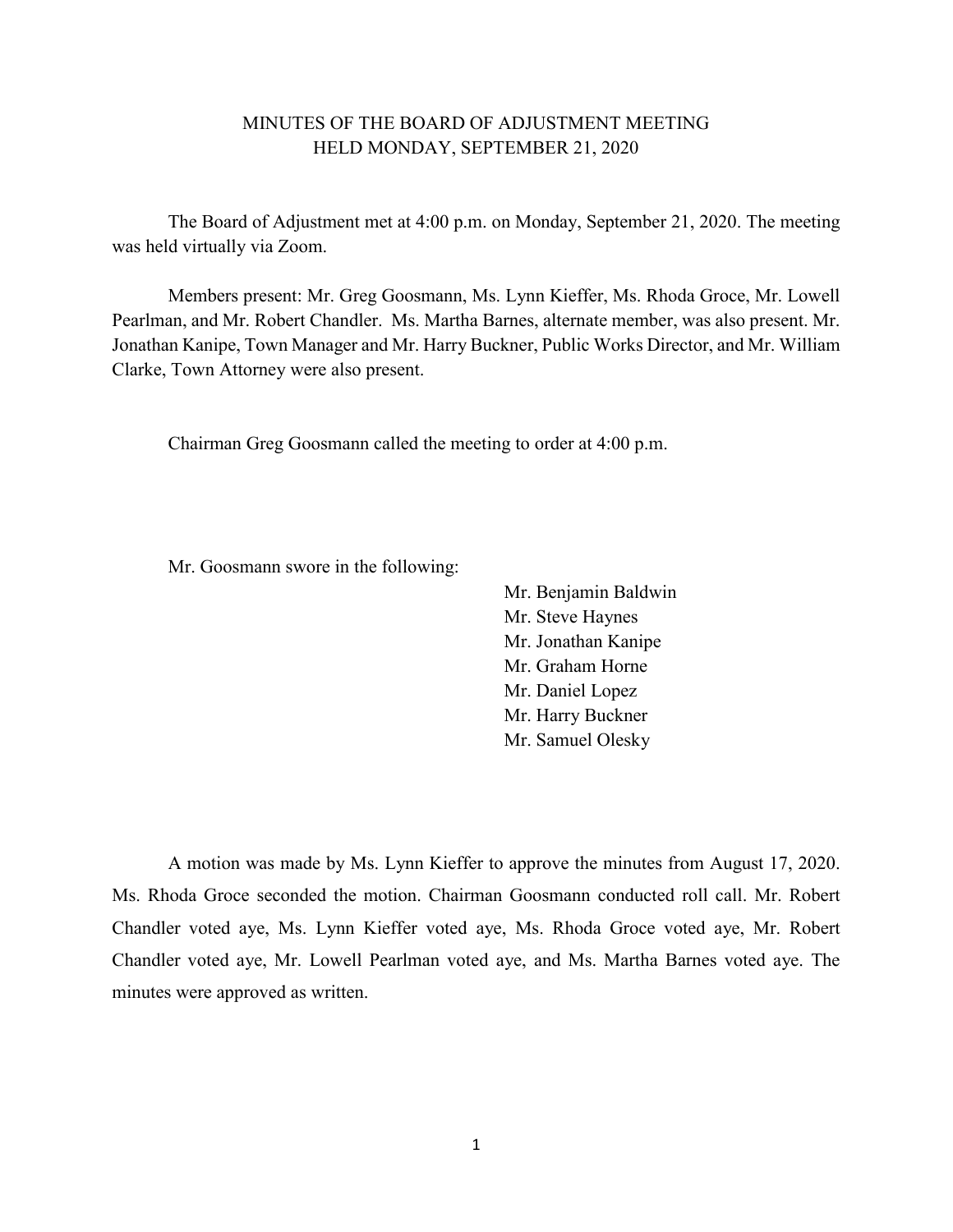### HEARING (Evidentiary):

A Special Use Permit was requested for installation of an outdoor brick fireplace adjacent to and abutting the existing outdoor patio. Mr. Benjamin Baldwin was sworn in. Mr. Lowell Pearlman shepherded the matter. The project meets all setback requirements. The structure will be 6'2" wide, 40" deep, and 9' tall. The next-door neighbors closest to the potential project had no objection with this project. Mr. Pearlman asked Mr. Baldwin if there would be any objection to planting buffering if requested by neighbors. There was an adjoining property owner participating in this meeting, Mr. Steve Haynes who lives at 17 Buena Vista. Mr. Haynes had no objection and approved of the project. There were no other comments or questions regarding this project.

# DELIBERATION AND DETERMINATION:

Mr. Pearlman recited the facts and said the applicants at 1 Lone Pine Road are requesting a Special Use Permit to build an outdoor fireplace on the West side of their house. The total project will be twenty-two feet wide. Additional screening will be placed if needed.

Ms. Lynn Kieffer moved that a Special Use Permit as requested be granted to Mr. Benjamin Baldwin of 1 Lone Pine Road for an outdoor fireplace and seated wall and that the facts as recited by Lowell Pearlman and his summation be accepted as findings and facts to support this grant. The Board has inspected this site and no neighboring property owner has objected.

Ms. Kieffer further moved the Board define that granting this Special Use Permit (a) would not materially endanger the public health or safety if located where proposed and developed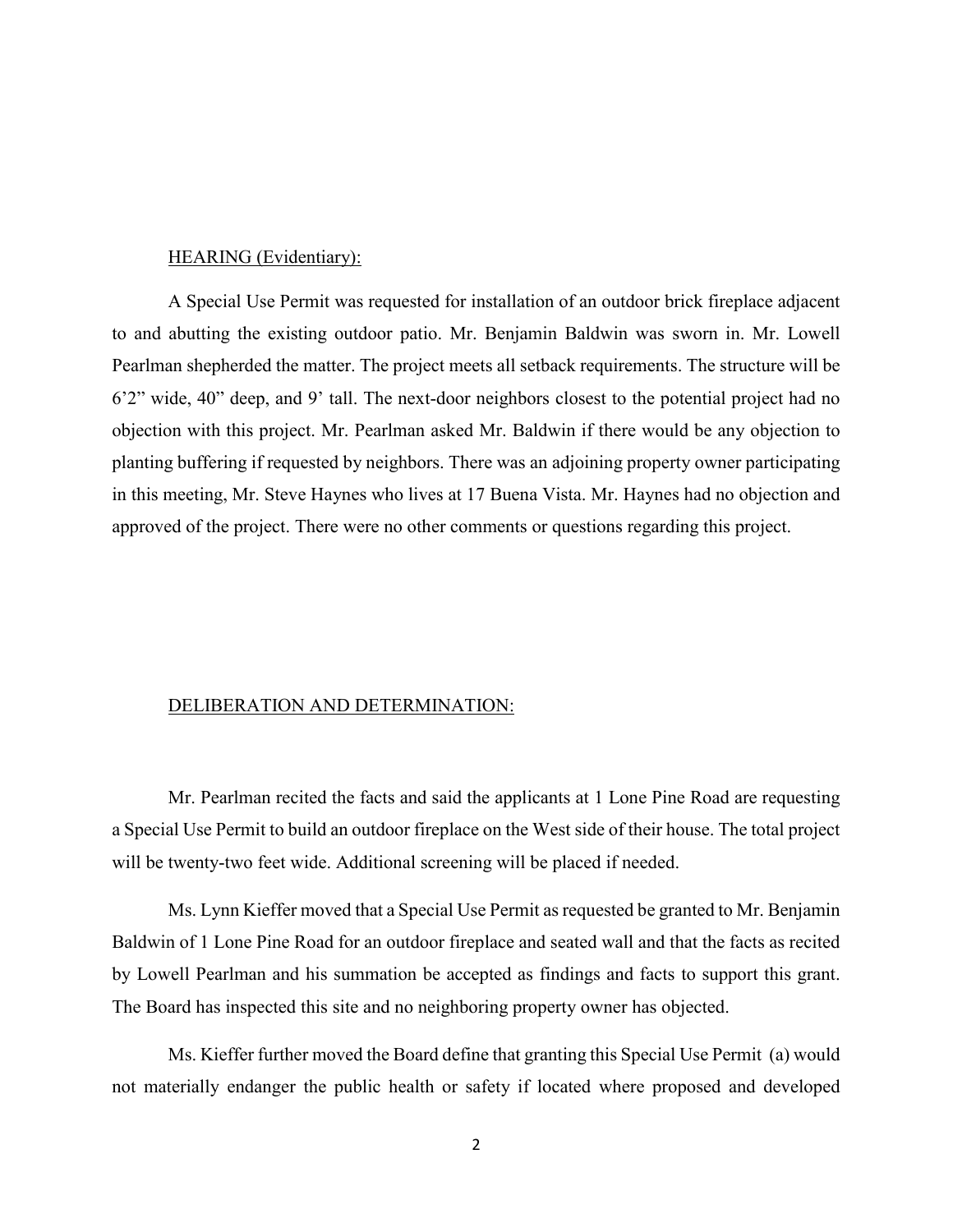according to the plans as submitted and improved, (b) met all required conditions and specifications of the Town of Biltmore Forest Zoning ordinance, (c) would not substantially injure the value of adjoining or abutting property, and (d) would be in general conformity with the plan of development of the Town of Biltmore Forest and its environs as set forth in Sections 153.110 (C)(2-3)of the above ordinance. The applicant has been informed that he/she is to report to the Zoning Administrator within seven (7) days of completion of the project in order that the Zoning Administrator can determine that the project has been completed in accordance with plans submitted to the Town.

Ms. Groce seconded the motion. Roll call was taken by Chairman Goosmann and the motion was unanimously approved by all members.

## HEARING (Evidentiary):

A Special Use Permit is requested for the installation of landscape boulders within a newly installed vegetative berm at 15 Busbee Road. Mr. Jonathan Kanipe represented the homeowners because they were unable to participate. The landscape boulders within the berm needed a Special Use Permit. They have been site verified by the Town on numerous occasions. They are outside of the right-of-way both on Busbee Road and Vanderbilt Road. A Special Use Permit is required for the five boulders. Ms. Rhoda Groce stated if the trees become a visual problem on the corner, it will be eliminated. This is stated in the Town Ordinance. There were no further questions or comments.

#### DELIBERATION AND DETERMINATION:

Ms. Rhoda Groce recited the facts and said Stanley Coffman of 15 Busbee Road is applying for a Special Use Permit for installation of landscape boulders within a newly installed vegetative berm. The plans have been verified by the Town and are outside the Town's right-of-way on Busbee and Vanderbilt. There are a total of five boulders.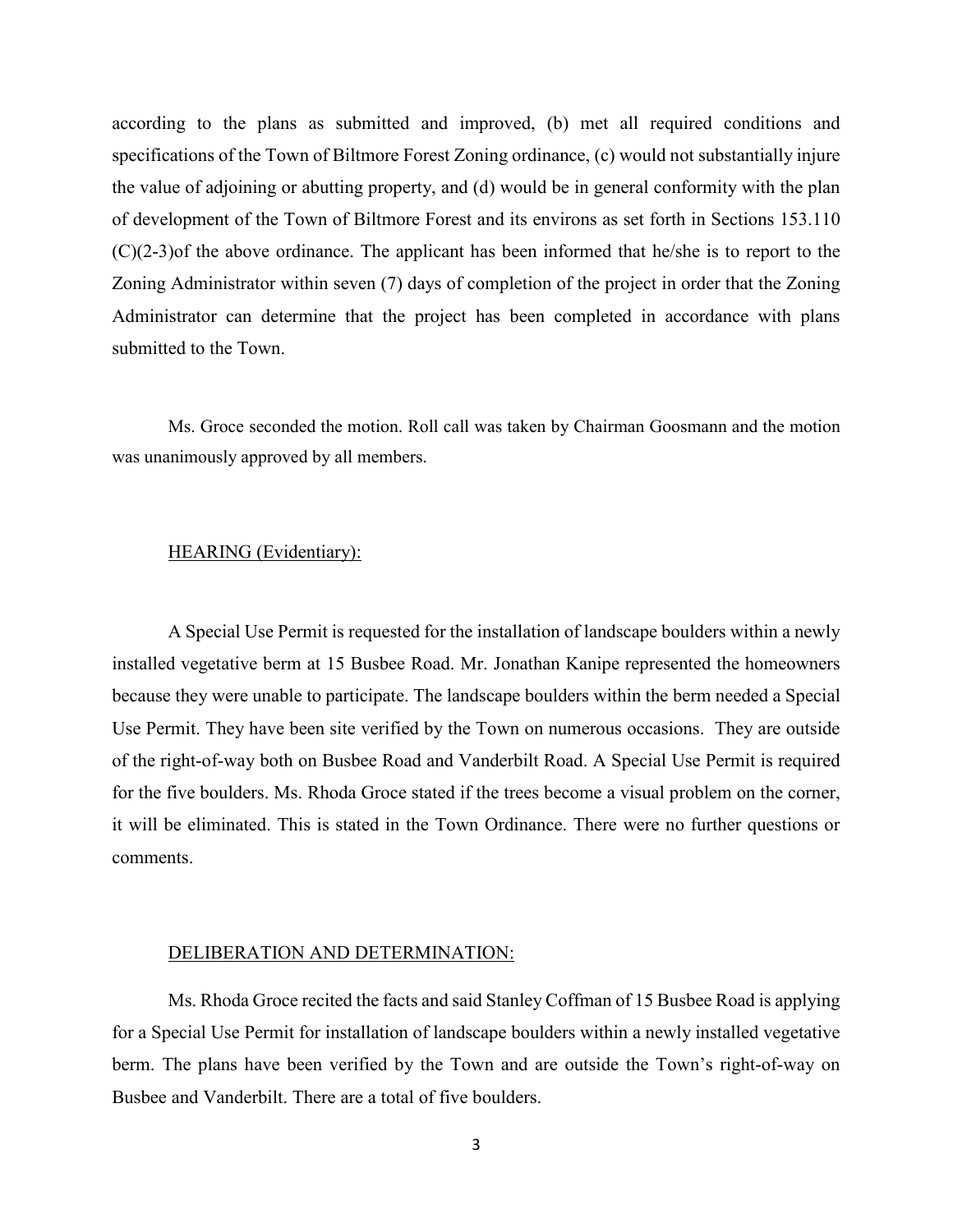Mr. Robert Chandler moved that a Special Use Permit as requested be granted to Mr. Stanley Coffman of 15 Busbee Road for installation of landscaping boulders and that the facts as recited by Ms. Rhoda Groce and her summation be accepted as findings and facts to support this grant. The Board has inspected this site and no neighboring property owner has objected.

Ms. Chandler further moved the Board define that granting this Special Use Permit (a) would not materially endanger the public health or safety if located where proposed and developed according to the plans as submitted and improved, (b) met all required conditions and specifications of the Town of Biltmore Forest Zoning ordinance, (c) would not substantially injure the value of adjoining or abutting property, and (d) would be in general conformity with the plan of development of the Town of Biltmore Forest and its environs as set forth in Sections 153.110 (C)(2-3)of the above ordinance. The applicant has been informed that he/she is to report to the Zoning Administrator within seven (7) days of completion of the project in order that the Zoning Administrator can determine that the project has been completed in accordance with plans submitted to the Town.

Mr. Lowell Pearlman seconded the motion. Roll call was taken by Chairman Goosmann and the motion was unanimously approved by all members.

# HEARING (Evidentiary):

A Special Use Permit is requested for installation of a roof mounted solar panel system at 453 Vanderbilt Road. Ms. Lynn Kieffer shepherded the matter. Mr. Graham Horne represented the homeowner, Mr. Daniel Lopez, who was also present.

Mr. Billy Clarke recused himself since these projects are being installed by Sugar Hollow Solar, whose owner is Mr. Clarke's son. Mr. Clarke also reminded the Board of the limited authority the Board has to regulate solar projects. Municipalities cannot regulate the installation of solar collectors. The only thing they can do is regulate the location and screening of solar collectors if the Ordinance does not have the effect of preventing the reasonable use of a solar collector for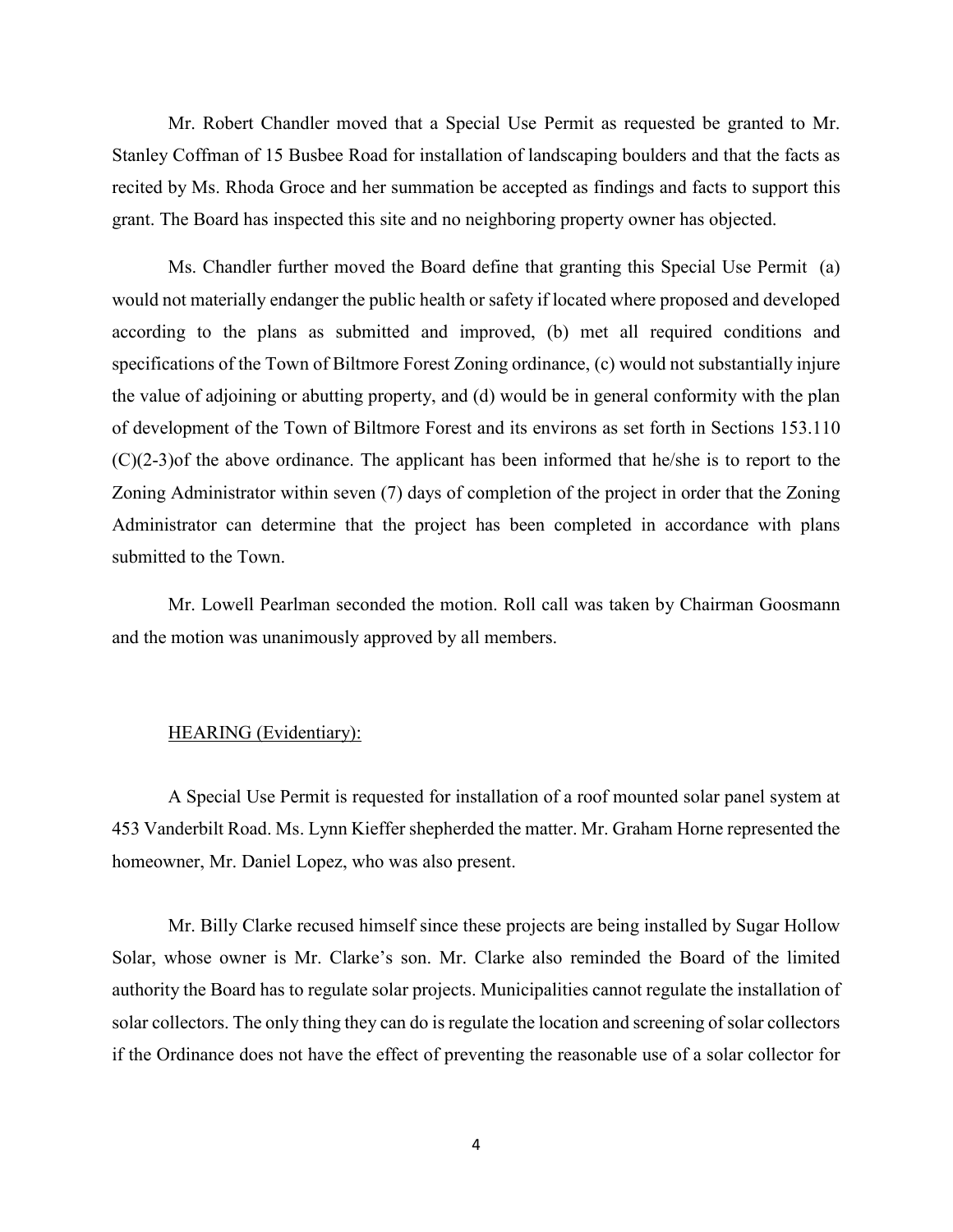a residential use. This Statute is in effect until January 2021. Mr. Clarke stepped out of the room while the matter was discussed.

On one side of the house, there would be nineteen panels and on the opposite side of the house, there will be twenty-one panels. While the Board was on-site, Ms. Kieffer stated a neighboring property owner had a question about the angle of the panels on the flat part of the roof. Mr. Graham Horne said the panels are going to be at a ten-degree angle. It will be very low profile. The highest point will most likely be eight to ten inches off the roof decking. The panels are 43.9 inches wide and 63.8 inches long. The 43.9 inches width would be the distance it tilts at a ten-degree angle. The area over the roof will be a flat. It has a few degree pitch. It is a TPO roof. The neighbor has a few trees that would provide quite a bit of buffer to this. Mr. Lopez also has a Holly tree that was planted at fourteen feet when he moved into the residence last year. Ms. Kieffer said this should most likely provide a fair amount of buffering for the panels. Chairman Goosmann asked if Mr. Lopez would be willing to provide more buffering if requested by the neighboring property owners. Mr. Lopez agreed to provide more buffering if needed and work with his neighbor. Mr. Graham also added these were top choice panels and they are non-reflective.

### DELIBERATION AND DETERMINATION:

Ms. Kieffer recited the facts and stated Daniel Lopez of 453 Vanderbilt Road has requested a Special Use Permit for the installation of roof mounted solar panels. Chairman Goosmann also mentioned the homeowner; Mr. Lopez is willing to add additional buffering if necessary.

Ms. Rhoda Groce moved that a Special Use Permit as requested be granted to Mr. Daniel Lopez of 453 Vanderbilt Road for installation of roof mounted solar panels and the facts as recited by Ms. Lynn Kieffer and her summation be accepted as findings and facts to support this grant. The Board has inspected this site and no neighboring property owner has objected.

Ms. Groce further moved the Board define that granting this Special Use Permit (a) would not materially endanger the public health or safety if located where proposed and developed according to the plans as submitted and improved, (b) met all required conditions and specifications of the Town of Biltmore Forest Zoning ordinance, (c) would not substantially injure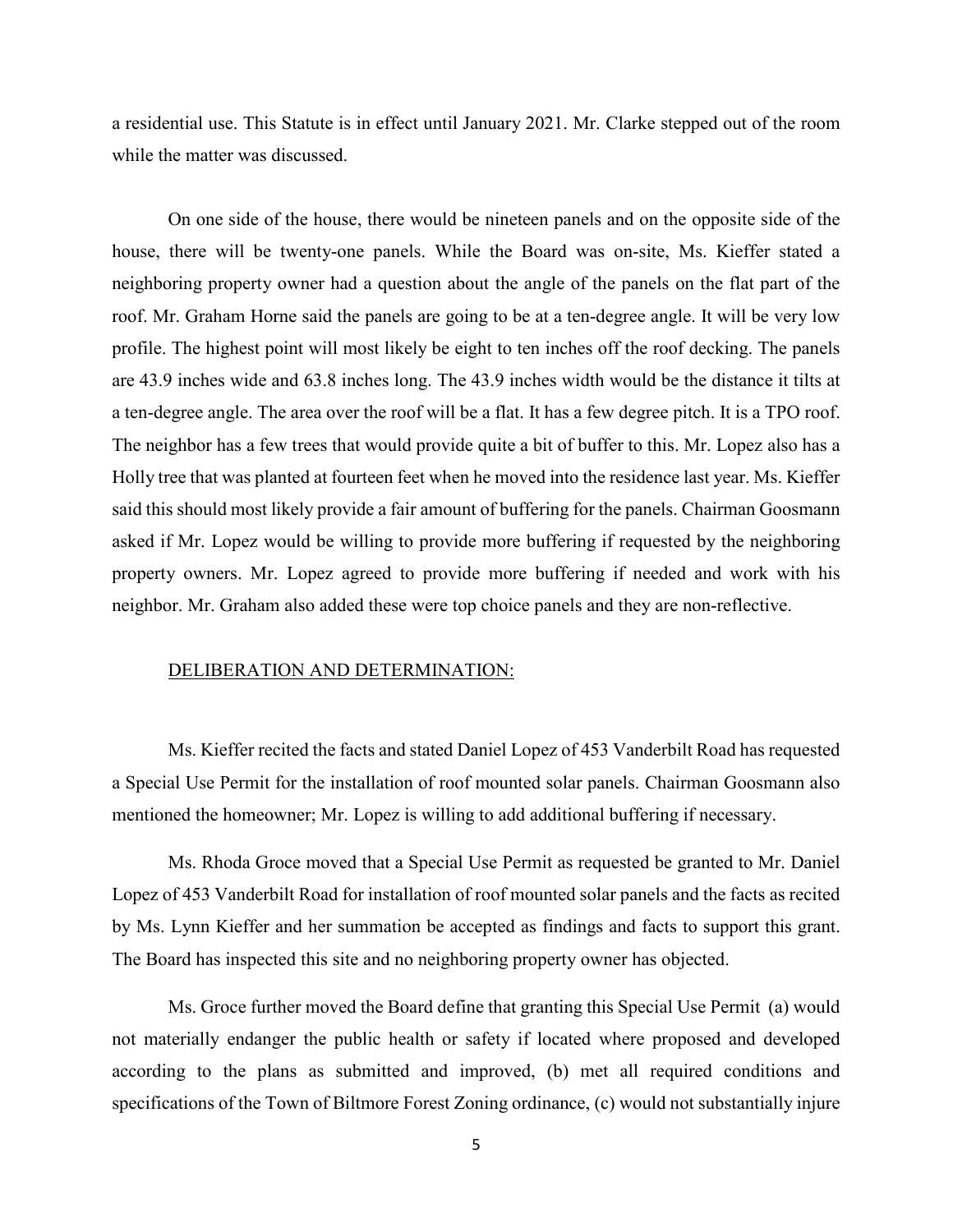the value of adjoining or abutting property, and (d) would be in general conformity with the plan of development of the Town of Biltmore Forest and its environs as set forth in Sections 153.110 (C)(2-3)of the above ordinance. The applicant has been informed that he/she is to report to the Zoning Administrator within seven (7) days of completion of the project in order that the Zoning Administrator can determine that the project has been completed in accordance with plans submitted to the Town.

Mr. Lowell Pearlman seconded the motion. Roll call was taken by Chairman Goosmann and the motion was unanimously approved by all members.

#### HEARING (Evidentiary):

The last matter discussed was for a Special Use permit requested for the installation of a roof mounted solar panel system at 22 Cedarcliff Road. Ms. Martha Barnes shepherded the case. Mr. Olesky said there would be thirty-four panels installed. It is an all-black panel design. They are 10.5-kilowatt solar array panels. The panels will be mounted with the same racking as the roof. Mr. Robert Chandler asked Mr. Olesky if all the paneling would be facing 24 Cedarcliff Road. Mr. Olesky said yes. Mr. Olesky and Mr. Kanipe spoke to both neighbors and they both approve of the project. Mr. Robert Chandler asked if the homeowner would be willing to provide additional buffering if needed. Mr. Olesky said yes.

#### DELIBERATION AND DETERMINATION:

Ms. Martha Barnes recited the facts and stated Mr. Samuel Olesky at 22 Cedarcliff Road has requested a Special Use Permit for installation of roof mounted solar panels, which is an all-black panel design and will be 10.5 kilowatt solar array panels. The homeowner is willing to provide buffering if needed and stated he is currently working with a neighboring property owner with plantings options.

Ms. Lynn Kieffer moved that a Special Use Permit as requested be granted to Mr. Samuel Olesky of 22 Cedarcliff Road for installation of roof mounted solar panels and the facts as recited by Ms. Martha